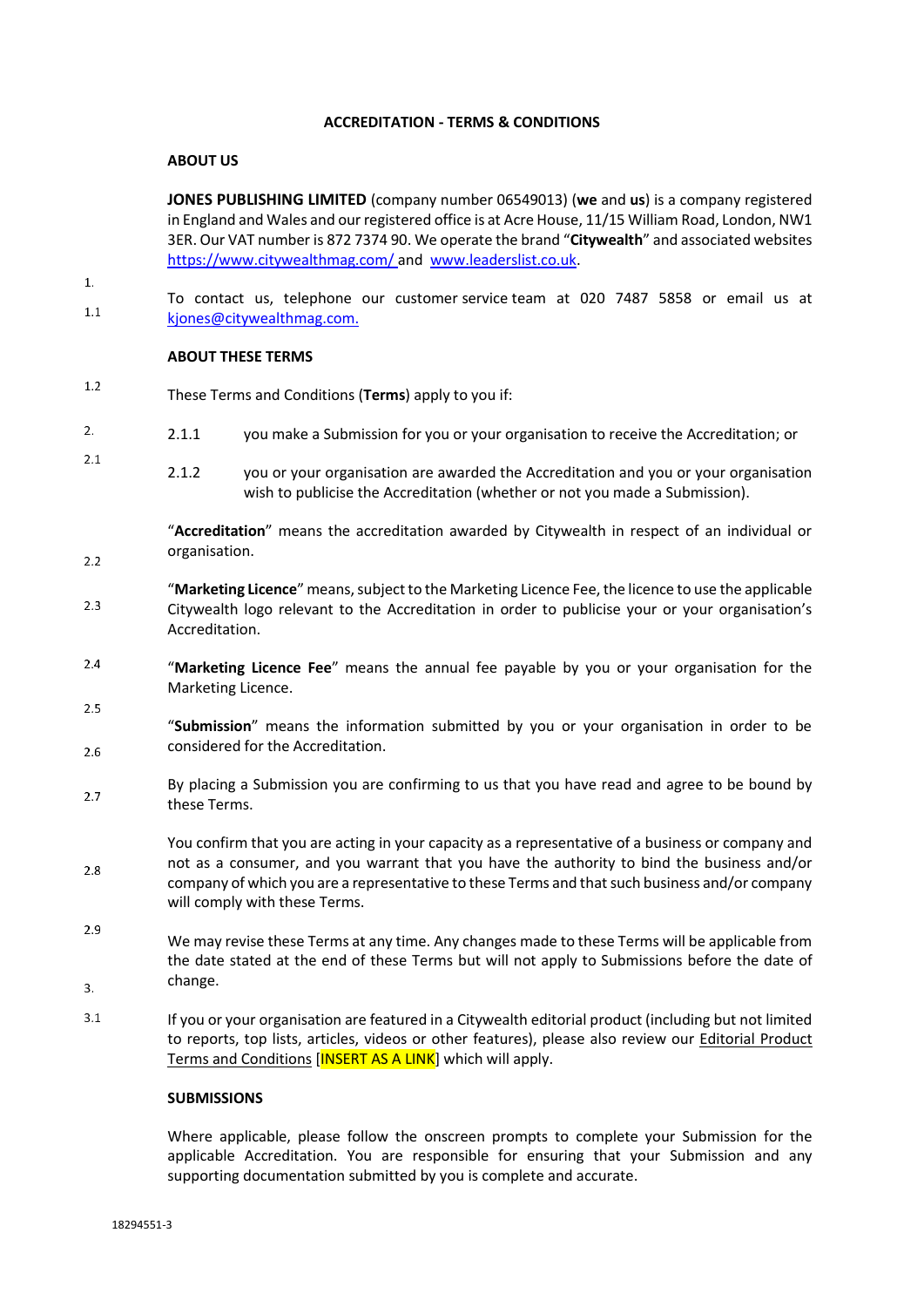Your Submission entitles you to be considered only and in no way guarantees that you will receive Accreditation.

You acknowledge that we reserve the right to refuse Submissions for the Accreditation in our discretion.

Submissions are reviewed by Citywealth's Editor, Karen Jones, who will determine whether to  $3.2$ award the Accreditation.

 $3.3$ You confirm that at the time of the Submission, you or your organisation or directors or senior managers are not subject to any pending criminal proceedings or regulatory investigations and you agree to inform us promptly in the event of any such proceedings or investigations. You  $34$ acknowledge that we will suspend the progress of the Accreditation until such time as the proceedings or investigations are resolved.  $3.5$ 

# **ACCREDITAION**

 $4.$ 

 $5.$ 

5.4

Your Accreditation is valid for up to 12 months and will be renewed automatically for a further 12 months upon payment of the Marketing Licence.

 $4.1$ After three years since your first Accreditation Submission (and every three years thereafter), we will require you to make a new Submission in order to receive the Accreditation.  $42$ 

## **REVIEW & MONITORING**

- You acknowledge and agree that we will review and monitor all Accreditations awarded by us to  $5.1$ ensure that any person or organisation in receipt of such Accreditation is performing in line with the Accreditation criteria. We will consult an independent industry panel to review and monitor the Accreditation every six months.
- $5.2$ You acknowledge and agree that we may revoke your Accreditation if our review reveals that the Accreditation criteria is not being met.  $5.3$

If you are an individual in receipt of an Accreditation and you move organisation, your Accreditation will automatically terminate and you will need to make a new Submission. If you are an organisation and your ownership changes, your Accreditation will automatically terminate and you will need to make a new Submission.

You acknowledge that we reserve the right to withdraw your Accreditation in the event that we 6. become aware of any conduct by you or your organisation which my bring our organisation into  $6.1$ disrepute by association.

#### **INTELLECTUAL PROPERTY RIGHTS & MARKETING LICENCE**  $6.2$

All intellectual property rights in or arising out of or in connection with the Accreditation (other than intellectual property rights in any Submission materials provided by you) will be owned by us.

Except as expressly permitted by purchase of the Marketing Licence, you must not make any public announcement or issue any press release, use the logo, brand name, or trade mark, copyright materials, creative assets, or any of our intellectual property rights (together the "**Citywealth IP"**) including but not limited to in any promotional materials, advertising, marketing or similar content, whether online or offline. Please contact kiones@citywealthmag.com if you wish to purchase a Marketing Licence.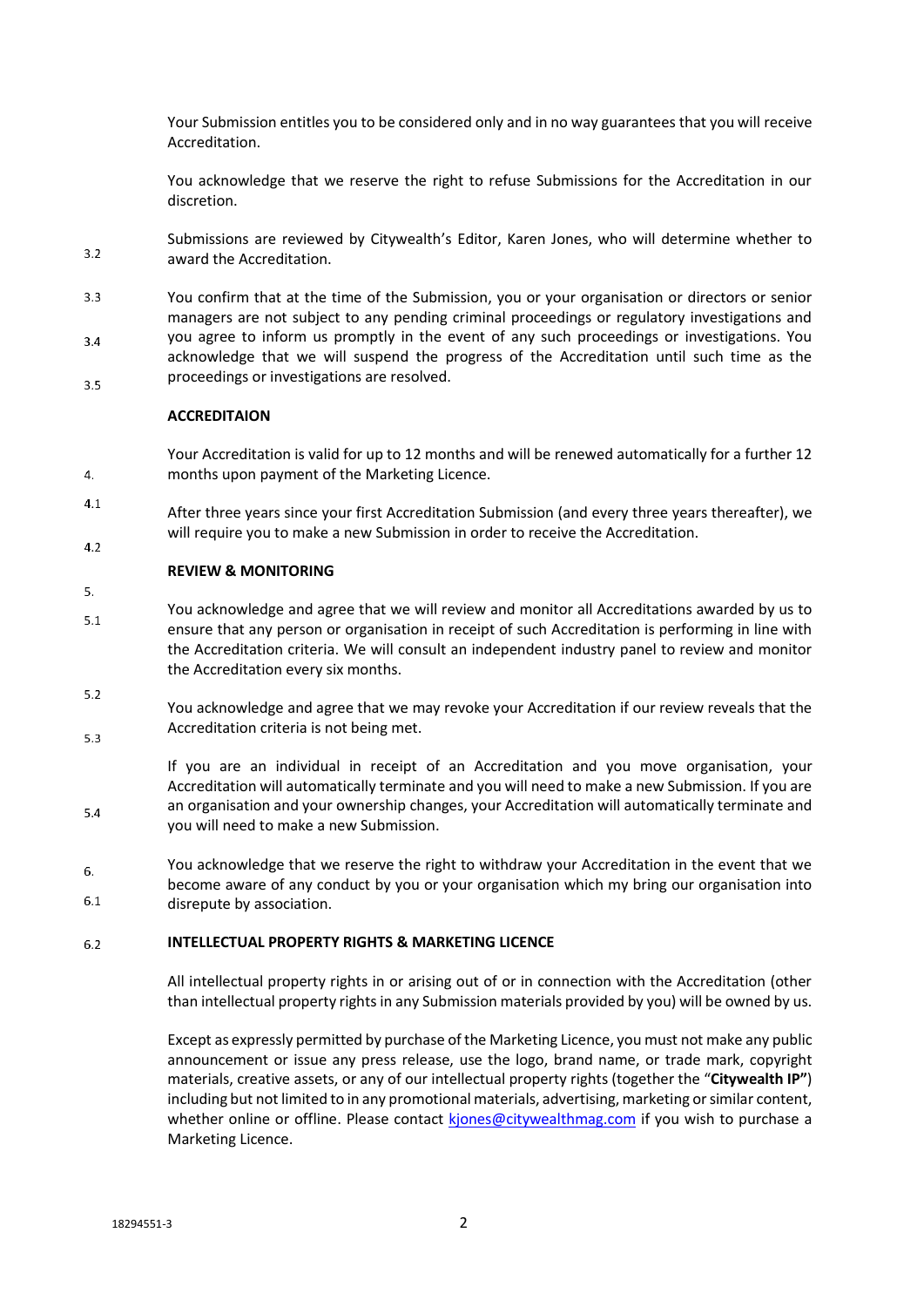You agree to grant us a fully paid-up, non-exclusive, royalty-free, non-transferable licence to use (a) any materials provided by you to us in your Submission for purpose of administering the Accreditation and (b) your company's name and logo on our website and publicity materials.

You grant us the right to issue publicity relating to the Accreditation and to use and publish your name, photograph or likeness, and bio for such purposes where included within your Submission.

### $6.3$ **DATA PROTECTION**

- We each agree to comply with the requirements of all applicable laws in force from time to time 6.4 relating to the use of personal data.
- $7.$ We process personal data in accordance with the privacy notice available on our website https://www.citywealthmag.com/privacy-policy.  $7.1$
- You confirm that you have all necessary notices, consents and lawful bases in place in relation to  $7.2$ any personal data you may share with us.

### **LIMITATION OF LIABILITY: YOUR ATTENTION IS PARTICULARLY DRAWN TO THIS CLAUSE.**  $7.3$

- Nothing in the Agreement shall limit or exclude any liability for death or personal injury caused by 8. negligence, fraud or fraudulent misrepresentation or any other liability which cannot be limited or 8.1 excluded under applicable law.
- Subject to Clause 8.1, our total liability to the you arising under or in connection with these Terms, 8.2 whether in contract, tort (including negligence), breach of statutory duty, or otherwise, shall not exceed the lesser of: (i) total sums you have paid to us in the 12 months preceding the date the liability arise or (ii) £1,500.
- 8.3 Under no circumstances shall we be liable for any indirect or consequential loss.
- We will not be liable or responsible for any failure to perform, or delay in performance of, any of our obligations that is caused by any act or event beyond our reasonable control. 9.

### $9.1$ **CONFIDENTALITY**

Except as expressly permitted in these Terms, we each undertake at any time not to disclose to any person any confidential information concerning the business, affairs, customers or clients of the other party, except to our respective professional advisers (under similar obligations of confidentiality) or as required by law.

 $10<sup>1</sup>$ 

 $9.2$ 

8.4

You are responsible for ensuring that information in your Submission does not contain any such  $10.1$ confidential information. 10.2

## **NOTICES**

10.3 When we refer to "**in writing**" in these Terms, this includes email.

> Any notice or other communication given by one of us to the other under or in connection with these Terms must be in writing and be delivered personally, sent by pre-paid first class post or other next working day delivery service, or email.

> A notice or other communication is deemed to have been received (a) on signature of a delivery receipt or (b) if sent by email, at the time of transmission, or if this falls outside of business hours (9am-5pm, Mon-Fri) in the place of receipt, when business hours resume.